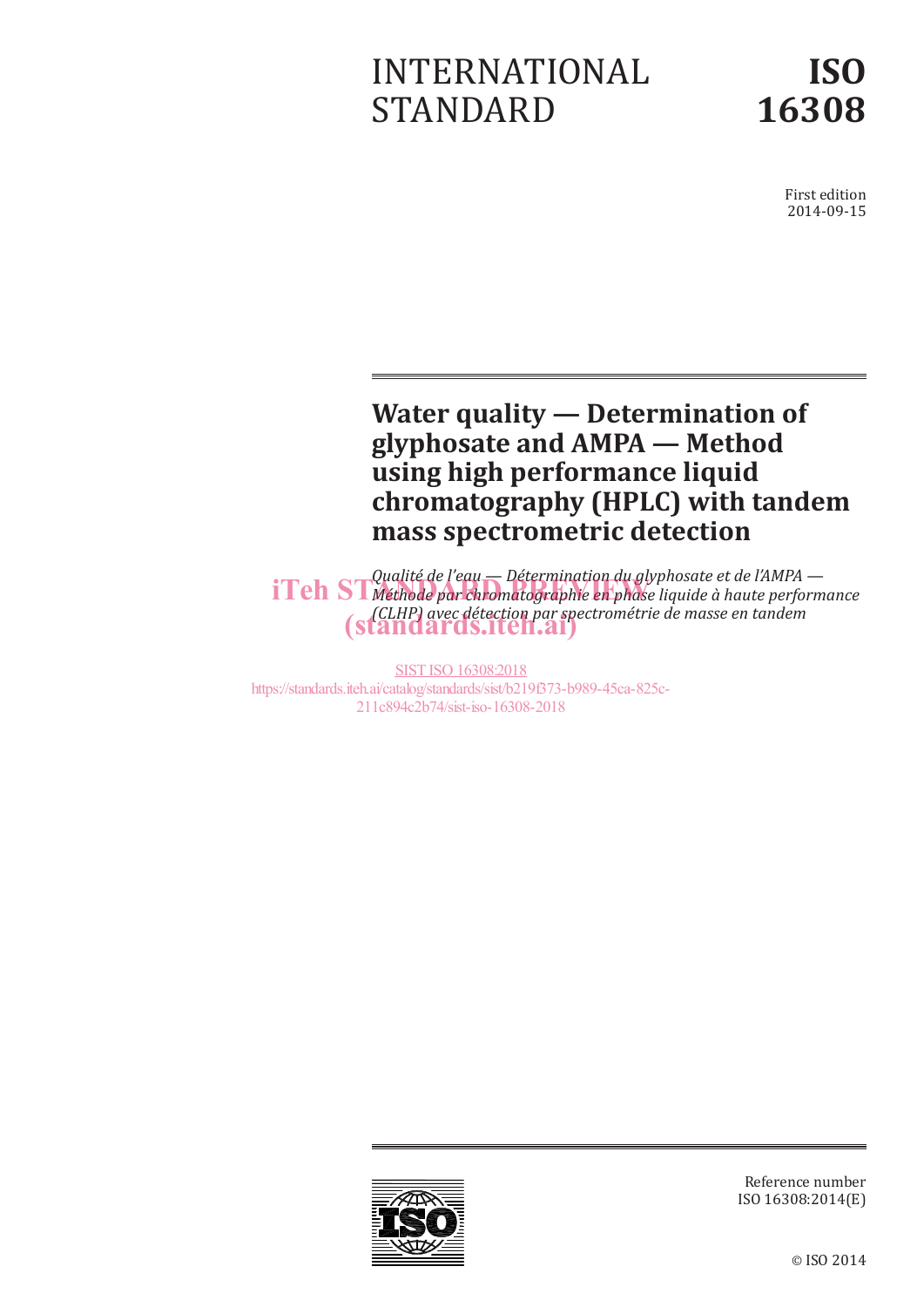# iTeh STANDARD PREVIEW (standards.iteh.ai)

SIST ISO 16308:2018 https://standards.iteh.ai/catalog/standards/sist/b219f373-b989-45ca-825c-211c894c2b74/sist-iso-16308-2018



#### **COPYRIGHT PROTECTED DOCUMENT**

© ISO 2014

All rights reserved. Unless otherwise specified, no part of this publication may be reproduced or utilized otherwise in any form or by any means, electronic or mechanical, including photocopying, or posting on the internet or an intranet, without prior written permission. Permission can be requested from either ISO at the address below or ISO's member body in the country of the requester.

ISO copyright office Case postale 56 • CH-1211 Geneva 20 Tel. + 41 22 749 01 11 Fax + 41 22 749 09 47 E-mail copyright@iso.org Web www.iso.org

Published in Switzerland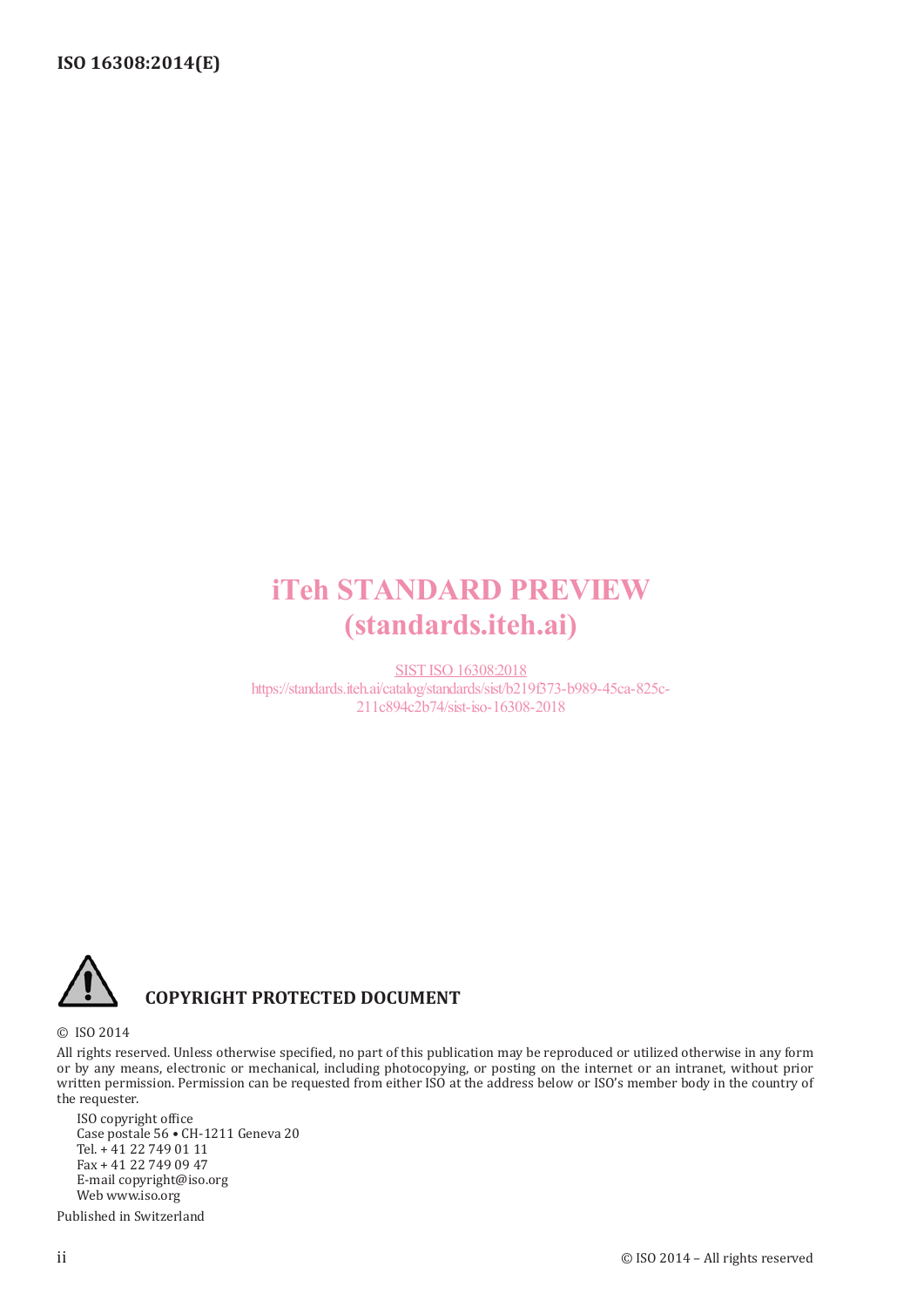Page

# **Contents**

| 1                                                                                                                                                                                                                                   |  |
|-------------------------------------------------------------------------------------------------------------------------------------------------------------------------------------------------------------------------------------|--|
| 2                                                                                                                                                                                                                                   |  |
| Principle <b>Executive Construction Construction</b> 2<br>3                                                                                                                                                                         |  |
| 4                                                                                                                                                                                                                                   |  |
| Reagents <b>Example 2</b><br>5                                                                                                                                                                                                      |  |
| 6                                                                                                                                                                                                                                   |  |
| Sampling 5<br>7                                                                                                                                                                                                                     |  |
| 8<br>8.1<br>8.2<br>8.3<br>8.4<br>8.5<br>8.6                                                                                                                                                                                         |  |
| $\boldsymbol{q}$<br>Calibration Concentration ranges ANDARD PREVIEW 8<br>9.2<br>Matrix-matched calibration ards.itch.ai) 31 Matrix-matched calibration ards.itch.ai<br>9.3                                                          |  |
| Expression of results <b>Expression of results All According to the SIST ISO</b> 16308:2018 <b>CONSIDERATE ISO 16308</b><br><b>10</b>                                                                                               |  |
| Test report https://standards.iteh.ai/catalog/standards/sist/b219f373-b989-45ca-825c-<br>11                                                                                                                                         |  |
|                                                                                                                                                                                                                                     |  |
| Annex B (informative) Examples of chromatographic conditions <b>Annex B</b> (informative) 14                                                                                                                                        |  |
| Annex C (informative) Examples of chromatograms <b>Examples</b> of chromatograms and the set of the set of the set of the set of the set of the set of the set of the set of the set of the set of the set of the set of the set of |  |
| Annex D (informative) Analysis of gluphosinate <b>Entity and Strate 2016</b> 16                                                                                                                                                     |  |
|                                                                                                                                                                                                                                     |  |
| Bibliography 22                                                                                                                                                                                                                     |  |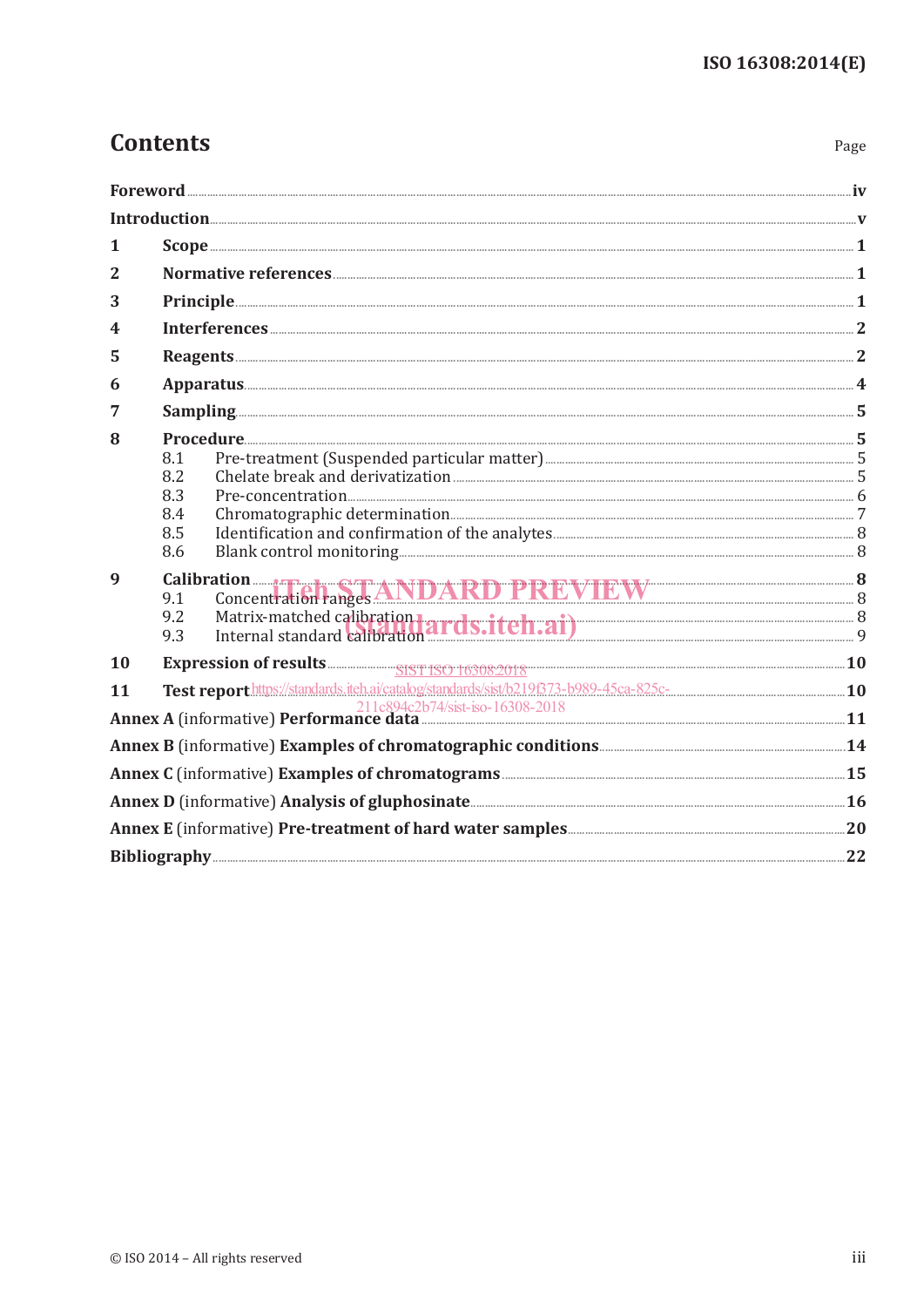## **Foreword**

ISO (the International Organization for Standardization) is a worldwide federation of national standards bodies (ISO member bodies). The work of preparing International Standards is normally carried out through ISO technical committees. Each member body interested in a subject for which a technical committee has been established has the right to be represented on that committee. International organizations, governmental and non-governmental, in liaison with ISO, also take part in the work. ISO collaborates closely with the International Electrotechnical Commission (IEC) on all matters of electrotechnical standardization.

The procedures used to develop this document and those intended for its further maintenance are described in the ISO/IEC Directives, Part 1. In particular the different approval criteria needed for the different types of ISO documents should be noted. This document was drafted in accordance with the editorial rules of the ISO/IEC Directives, Part 2 (see www.iso.org/directives).

Attention is drawn to the possibility that some of the elements of this document may be the subject of patent rights. ISO shall not be held responsible for identifying any or all such patent rights. Details of any patent rights identified during the development of the document will be in the Introduction and/or on the ISO list of patent declarations received (see www.iso.org/patents).

Any trade name used in this document is information given for the convenience of users and does not constitute an endorsement.

For an explanation on the meaning of ISO specific terms and expressions related to conformity assessment, as well as information about ISO's adherence to the WTO principles in the Technical Barriers<br>to Trade (TBT) see the following URL: Foreword - Supplementary information to Trade (TBT) see the following URL: Foreword - Supplementary information

The committee responsible for this document is ISO/TC 147, *Water quality*, Subcommittee SC 2, *Physical*, *chemical and biochemical methods*.

SIST ISO 16308:2018 https://standards.iteh.ai/catalog/standards/sist/b219f373-b989-45ca-825c-211c894c2b74/sist-iso-16308-2018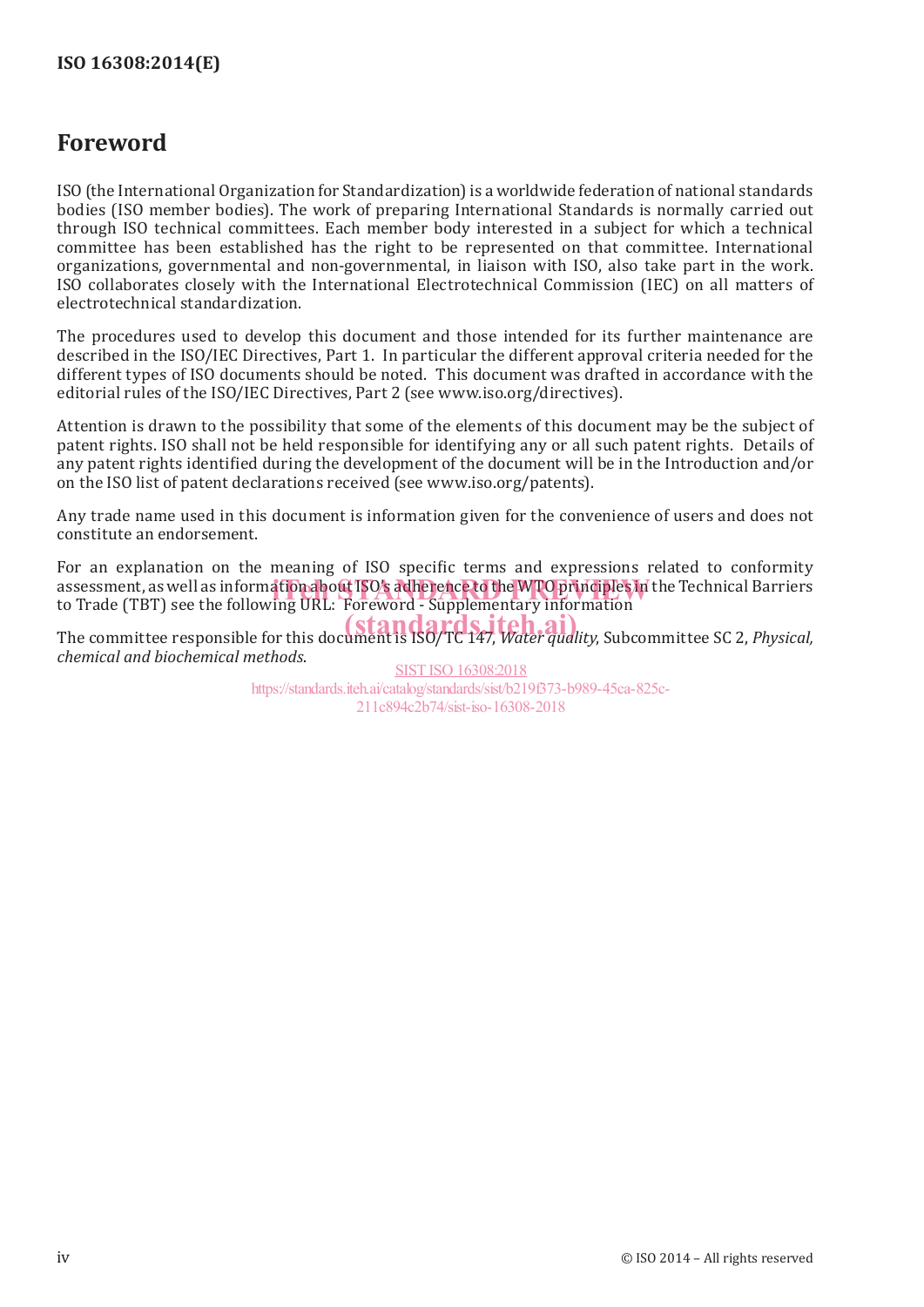## **Introduction**

Glyphosate [*N*-(phosphonomethyl)glycine] is a non-selective broad-spectrum herbicide. The efficiency of this compound makes it a top selling and one of the most widely used herbicides in the world since it entered the market in 1974. Together with its main degradation product, aminomethylphosphonic acid (AMPA), glyphosate is one of the most detected substances in water bodies in many developed countries. Note also that AMPA can be released during sewage treatment, e.g. due to breakdown of detergent formulations for textiles.

Glyphosate and AMPA belong to the aminophosphonate family and have specific physico-chemical properties that require the development of complex analytical methods for analysis and detection. The difficulty in analysis is mainly linked to the high solubility of glyphosate and AMPA and their chelating nature. To solve these problems, their pre-column derivatization with 9-fluorenylmethylchloroformate (FMOC-Cl) to form less polar derivatives allows a better separation using liquid chromatography.

Gluphosinate, another aminophosphonate, is less commonly subject to regulation and can be determined simultaneously, provided it can be demonstrated that there is no interference with the sample under analysis.

There is currently an International Standard for the determination by liquid chromatography and fluorometric detection; however, the determination by HPLC–ESI–MS/MS can be much more specific (unambiguous identification) and more sensitive (limits of quantification of approximately 30 ng/l for both glyphosate and AMPA). This International Standard is based on this analytical technique and is intended for laboratories involved in the regulatory control of the aquatic environment. Many such intended for haboratories involved in the regulatory control of the aquation<br>laboratories are now equipped with this kind of apparatus. EVIEW

# (standards.iteh.ai)

SIST ISO 16308:2018 https://standards.iteh.ai/catalog/standards/sist/b219f373-b989-45ca-825c-211c894c2b74/sist-iso-16308-2018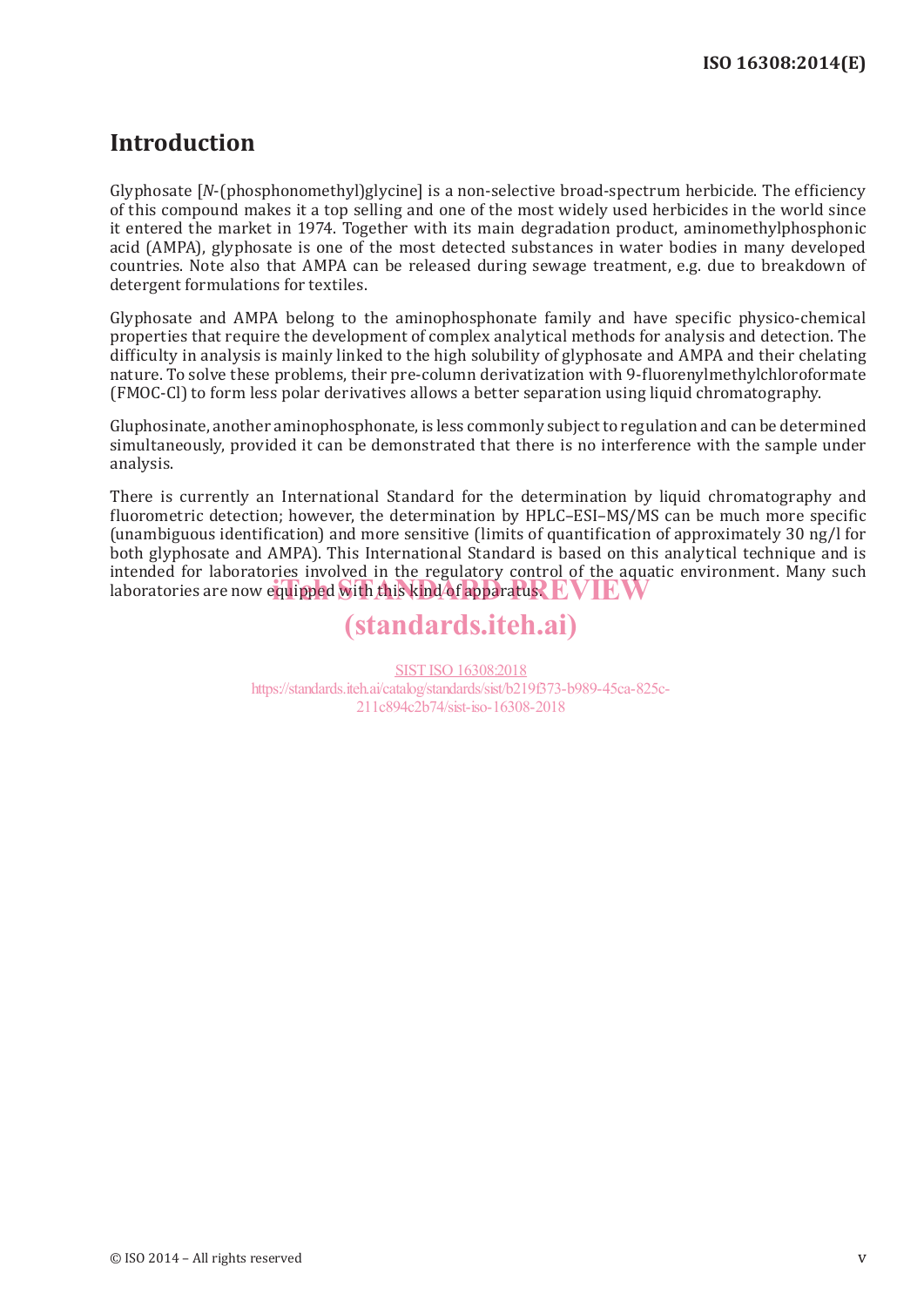# iTeh STANDARD PREVIEW (standards.iteh.ai)

SIST ISO 16308:2018 https://standards.iteh.ai/catalog/standards/sist/b219f373-b989-45ca-825c-211c894c2b74/sist-iso-16308-2018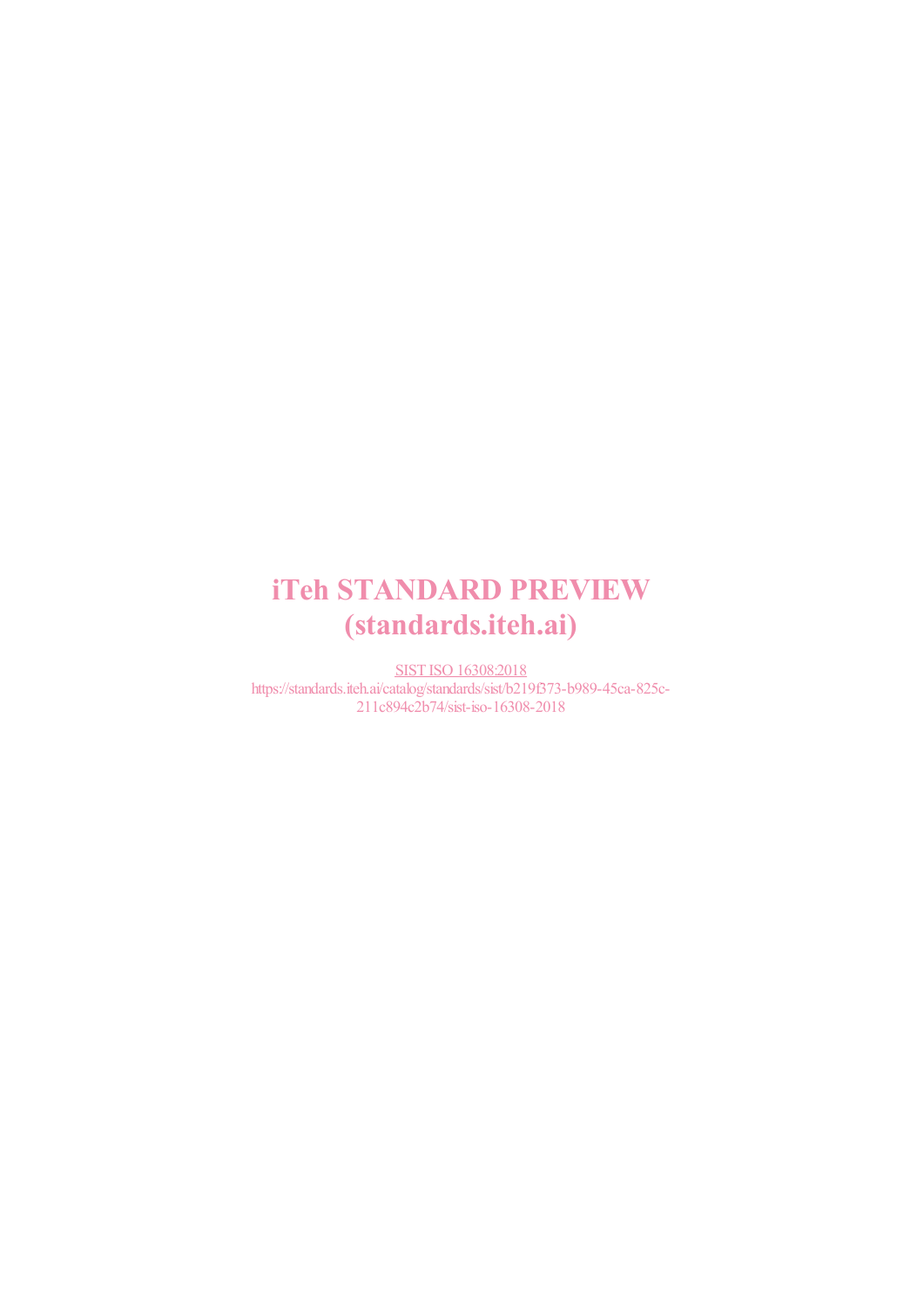## **Water quality — Determination of glyphosate and AMPA — Method using high performance liquid chromatography (HPLC) with tandem mass spectrometric detection**

**WARNING — Persons using this International Standard should be familiar with normal laboratory practice. This International Standard does not purport to address all of the safety problems, if any, associated with its use. It is the responsibility of the user to establish appropriate safety and health practices and to ensure compliance with any national regulatory conditions.** 

**IMPORTANT — It is absolutely essential that tests conducted in accordance with this International Standard be carried out by suitably qualified staff.**

#### **1 Scope**

This International Standard specifies a method for the determination of dissolved fraction of glyphosate and its major metabolite, aminomethylphosphonic acid (AMPA), in drinking water, ground water, and surface water at concentrations of 0,03  $\mu$ g/l to 1,5  $\mu$ g/l. It does not apply to marine or salty water. This method can be applicable to other types of waters, provided the method is validated for each case.

# 2 Normative references **STANDARD PREVIEW**

The following documents, in whole or in part, are normatively referenced in this document and are indispensable for its application. For dated references, only the edition cited applies. For undated references, the latest edition of the referenced document (including any amendments) applies. https://standards.iteh.ai/catalog/standards/sist/b219f373-b989-45ca-825

ISO 3696, Water for analytical labo<u>natory ase + Sope</u>cification and test methods

ISO 5667-3, *Water quality — Sampling — Part 3: Preservation and handling of water samples*

ISO8466-1, *Water quality— Calibration and evaluation of analytical methods and estimation of performance characteristics — Part 1: Statistical evaluation of the linear calibration function*

#### **3 Principle**

Glyphosate and AMPA (dissolved fraction after filtration) are derivatized using 9-fluorenylmethylchloroformate (FMOC-CI) (5.17) to lower their polarity and increase the retention of compound in a separation on a reverse phase column (e.g. C18) as well as to improve the mass spectrometric detection. If the mass spectrometer has sufficient detection capability, it is possible to omit the solid phase extraction and to analyse the analytes by direct injection (see  $8.2.1$ ).

The derivatized sample is purified by liquid/liquid extraction and then concentrated by solid phase extraction (SPE).

The analysis is performed by high performance liquid chromatography coupled with tandem mass spectrometry via an electrospray source (HPLC–ESI–MS/MS), using matrix-matched calibration.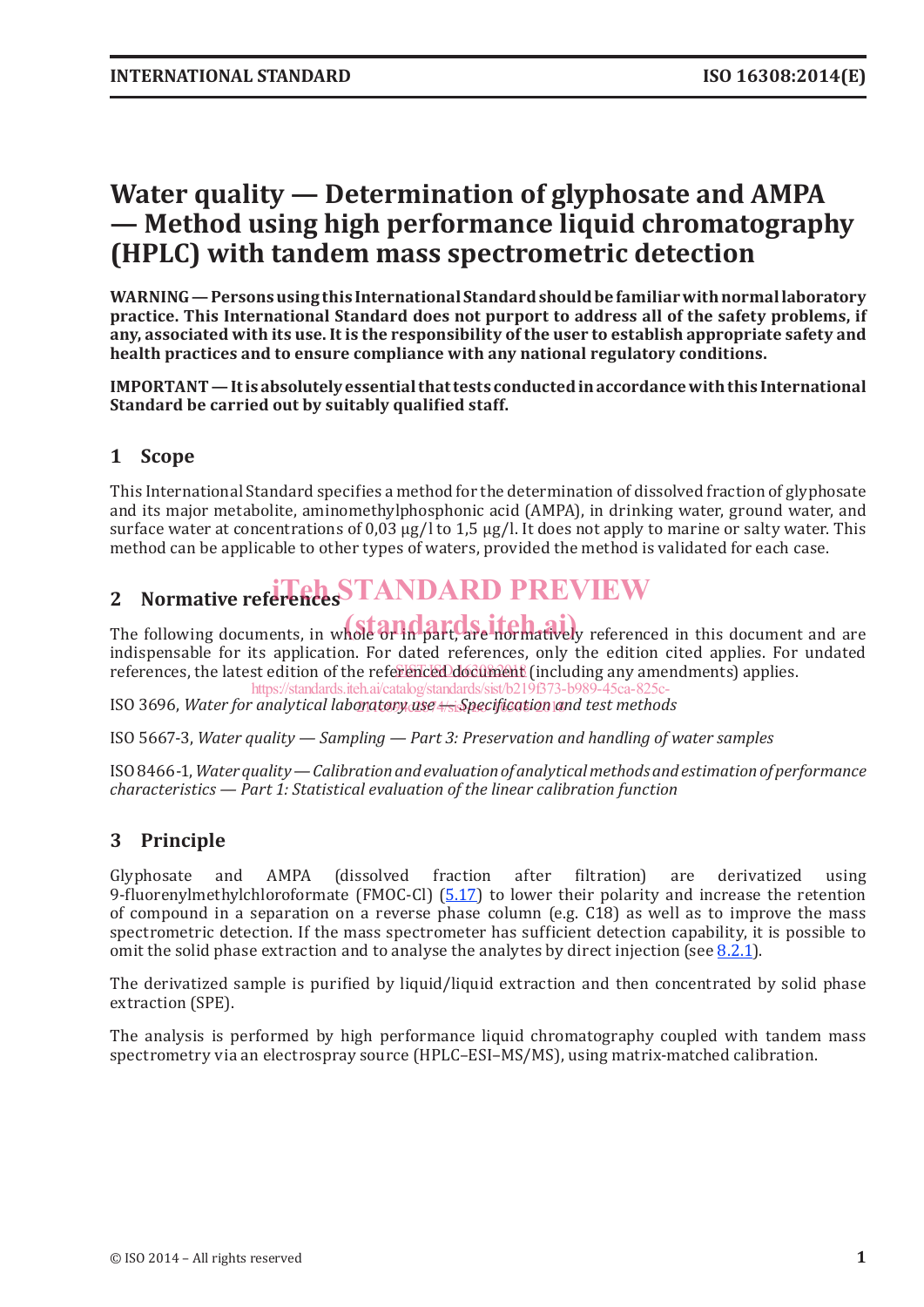| <b>Name</b>                                            | <b>Formula</b>                    | <b>Molecular mass</b><br>g/mol | CAS-RNa         |
|--------------------------------------------------------|-----------------------------------|--------------------------------|-----------------|
| Glyphosate                                             | $C_3H_8NO_5P$                     | 169,1                          | $1071 - 83 - 6$ |
| $[N-(phosphonometry)]$ glycine                         |                                   |                                |                 |
| <b>JAMPA</b>                                           | CH <sub>6</sub> NO <sub>3</sub> P | 111,0                          | $1066 - 51 - 9$ |
| Aminomethylphosphonic acid                             |                                   |                                |                 |
| CAS-RN Chemical Abstracts Service Registry Number<br>a |                                   |                                |                 |

#### **Table 1 — Substances addressed**

NOTE Gluphosinate, belonging to the aminophosphonate family, can be determined simultaneously, provided it can be demonstrated that there is no interference with the sample (matrix) subject to analysis.

#### **4 Interferences**

This method is validated for hard water containing up to 3,2 mmol/l of the sum of calcium and magnesium. For waters with a higher calcium and magnesium content, it may be necessary to increase the concentration of EDTA-Na<sub>2</sub> (5.16) at the derivatization step (see  $\frac{\text{Annex D}}{\text{Denex D}}$ ).

It can prove necessary to include the acidification step described in **Annex D** even for some water types below 3,2 mmol/l of the sum of calcium and magnesium. The laboratory shall check the necessity of this procedure for its routine samples.

The presence of free chlorine, e.g. in treated waters, can cause losses of glyphosate by oxidation.<br>Consequently sodium thiosulfate shall be used (see Clause 7) Consequently sodium thiosulfate shall be used (see Clause 7).

### (standards.iteh.ai)

#### **5 Reagents**

#### SIST ISO 16308:2018

Unless otherwise stated, all reagents and solvents shall be of sufficient purity, e.g. "for trace analysis". 211c894c2b74/sist-iso-16308-2018

- **5.1 Deionized water**.
- **5.2 Ultra-pure water**, complying with grade 1 of ISO 3696.
- **5.3 Nitrogen**,  $N_2$ , purity ≥ 99,996 % volume fraction.
- **5.4 Laboratory detergent**, alkaline.
- **5.5 Sodium thiosulfate**, Na<sub>2</sub>S<sub>2</sub>O<sub>3</sub>.
- **5.6 Acetonitrile**, C<sub>2</sub>H<sub>3</sub>N, HPLC grade.
- 5.7 **Methanol**, CH<sub>4</sub>O, HPLC grade.
- **5.8 Ethanol**, C<sub>2</sub>H<sub>6</sub>O, 95 %, HPLC grade mass fraction.
- **5.9 Ethyl acetate**, C<sub>4</sub>H<sub>8</sub>O<sub>2</sub>, HPLC grade.
- **5.10 Ammonium acetate, C<sub>2</sub>H<sub>7</sub>O<sub>2</sub>N.**
- **5.11 Triethylamine**, C<sub>6</sub>H<sub>15</sub>N.
- **5.12 Ammonium hydroxide**, NH<sub>4</sub>OH<sub>,</sub> 28 % mass fraction.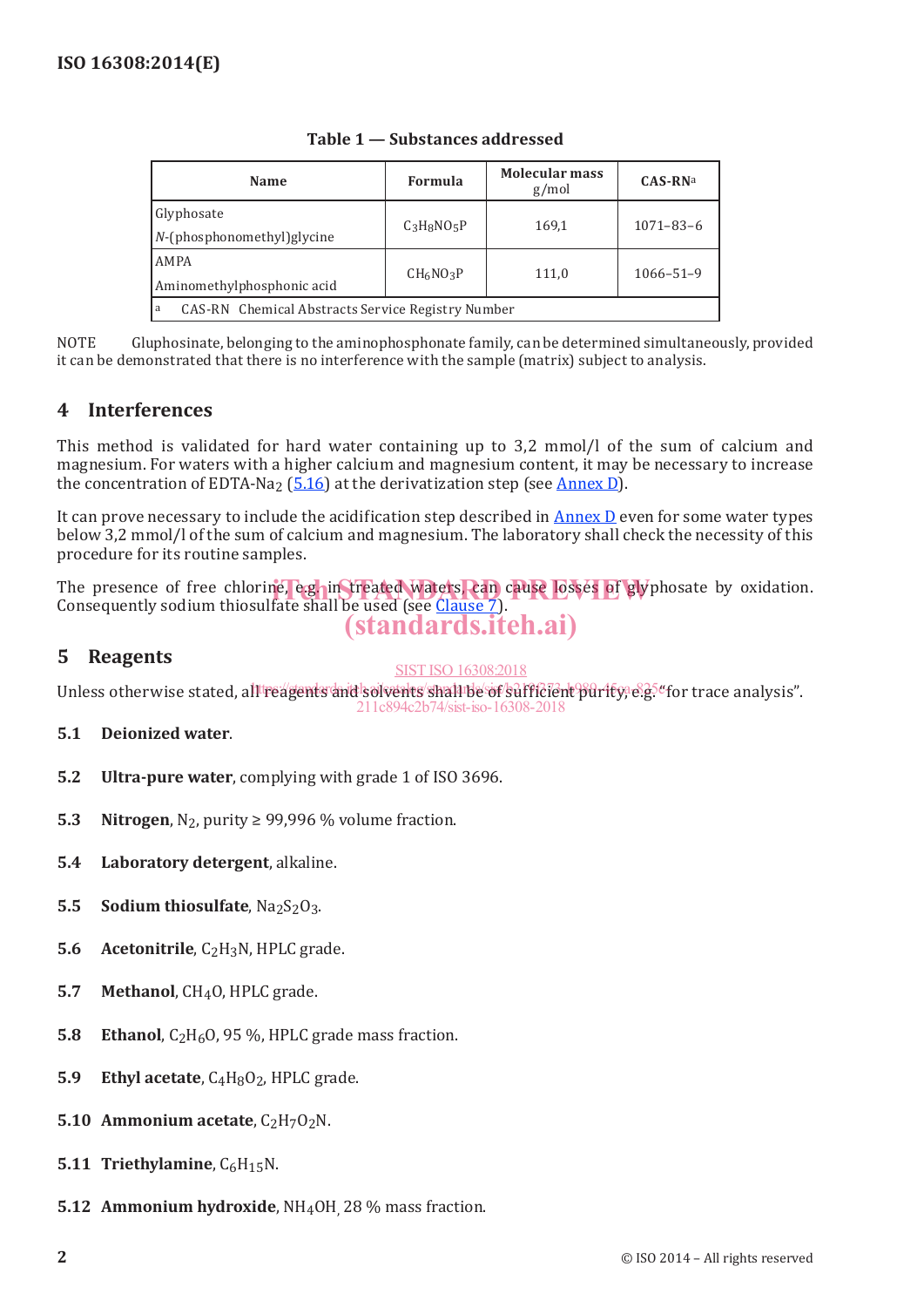**5.13 Formic acid**, CH<sub>2</sub>O<sub>2</sub>.

**5.14 Hydrochloric acid**, HCl, 300 g/l.

**5.15 Glacial acetic acid**,  $C_2H_4O_2$ .

**5.16 Ethylenediaminetetraacetic acid (EDTA)**, disodium salt dihydrate, C<sub>10</sub>H<sub>14</sub>N<sub>2</sub>O<sub>8</sub>Na<sub>2</sub>·2H<sub>2</sub>O, with a minimum purity of 99 % mass fraction.

**5.17 9-Fluorenylmethyl chloroformate,(FMOC-Cl)**, C<sub>15</sub>H<sub>11</sub>ClO<sub>2</sub>, with a minimum purity of 97 % mass fraction.

FMOC-Cl is used to prepare the **derivatization reagent**, FMOC-Cl solution, 50 mg/ml, in acetonitrile (5.6). This solution can be stored at −18 °C ± 3 °C for 6 months.

For direct injection (8.2.1), use a FMOC-Cl solution of 0,5 mg/ml in acetonitrile.

**5.18 Reference substances**, according to Table 1.

**5.18.1 Glyphosate**, *N*-(phosphonomethyl)glycine,  $C_3H_8NO_5P$ , purity > 98 % mass fraction.

**5.18.2 AMPA**, aminomethylphosphonic acid,  $CH_6NO_3P$ , purity > 98 % mass fraction.

**5.18.3 1,2-<sup>13</sup>C<sub>2</sub>,<sup>15</sup>N-labelled glyphosate**, surrogate standard, purity > 98 % mass fraction. iTeh STANDARD PREVIEW (standards.iteh.ai)

**5.18.4 13C,15N-labelled AMPA**, surrogate standard, purity > 98 % mass fraction. SIST ISO 16308:2018

**5.19 Calibration solutions** and aircatalog/standards/sist/b219f373-b989-45ca-825c-<br>
and 004.0174/jitin 16209-0019 211c894c2b74/sist-iso-16308-2018

Individual stock solutions of glyphosate (5.18.1) and AMPA (5.18.2), 100 mg/l, prepared in ultra-pure water (5.2). These solutions can be stored at 4 °C  $\pm$  3 °C for 1 month.

Individual stock solutions of  $1,2^{13}C_2,15N$ -labelled glyphosate  $(5.18.3)$  and  $13C,15N$ -labelled AMPA (5.18.4) 100 mg/l, prepared in ultra-pure water (5.2). These solutions can be stored at 4 °C  $\pm$  3 °C for 1 month.

Multi-substance working solution of surrogates: 1,2-<sup>13</sup>C<sub>2</sub>,<sup>15</sup>N-labelled glyphosate and <sup>13</sup>C,<sup>15</sup>N-labelled AMPA, 20 µg/l, prepared in ultra-pure water (5.2). This solution can be stored at  $4^{\circ}$ C  $\pm$  3 °C for 1 month.

NOTE Stock and calibration solutions can be stored longer, provided the adequate justifications are given regarding stability.

**5.20 Triethylammonium acetate buffer**, 0,1 % triethylamine (5.11) solution adjusted to pH 9,5 with glacial acetic acid (5.15) (mobile phase).

**5.21 Sodium tetraborate**, decahydrate, Na<sub>2</sub>B<sub>4</sub>O<sub>7</sub>·10H<sub>2</sub>O.

**5.22 Borate-Na buffer**, 0,05 mol/l; pH = 9,2.

Dissolve 19  $\pm$  0.1 g of sodium tetraborate (5.21), decahydrate in 1 l of water (5.1). This solution can be stored for approximately 1 mo at  $4^{\circ}$ C  $\pm$  3  $^{\circ}$ C.

**5.23 Mineral water**, containing less than 3,2 mmol/l divalent cations (Mg<sup>2+</sup> and total Ca<sup>2+</sup>), for preparing matrix-matched calibration.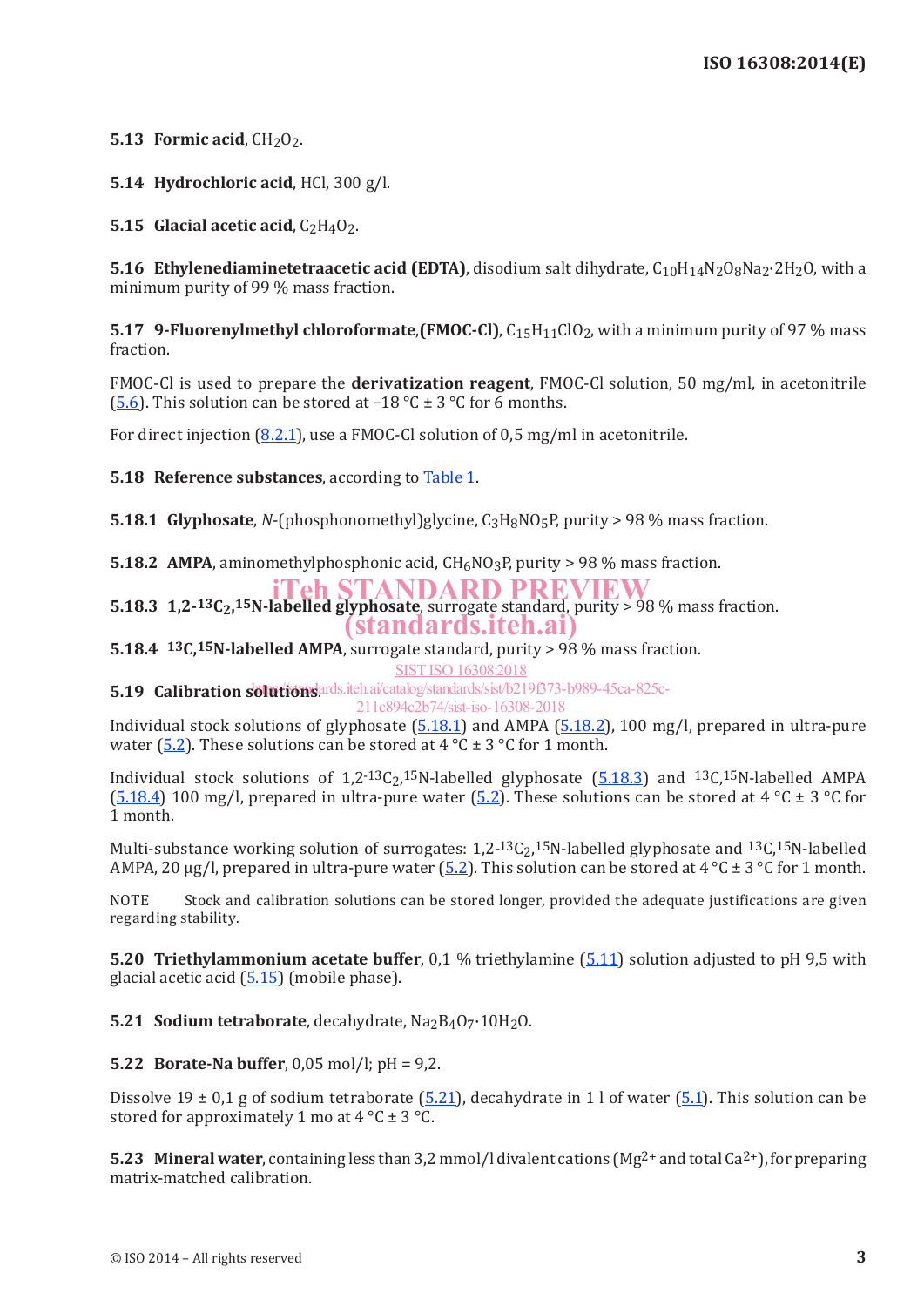#### **6 Apparatus**

The material or any parts that are likely come into contact with the sample shall be free from any residue that could cause unacceptable interference in the blanks.

Glass and plastics containers can be used for sampling and for all steps before derivatization. Glass vials  $(6.10)$  and glass test tubes  $(6.11)$  shall be used after the derivatization step.

- **6.1 Usual laboratory glassware**, or apparatus and in particular the following.
- **6.2 Glass, polyethene (PE)** or **polypropene (PP) bottles**, minimum 50 ml, for sampling.
- **6.3 Glass, polyethene (PE)** or **polypropene (PP) syringe**, 50 ml, for sample filtration.

**6.4 Single use filter for syringe**, diameter 25 mm, with a hydrophilic membrane, 0,45 µm, e.g. from regenerated cellulose.

- **6.5 Glass,** or **single use PE** or **PP conical bottomed tubes**, approximately 50 ml, for derivatization.
- **6.6 Micropipettes**, adjustable from 100 µl to 500 µl.
- **6.7 pH-meter**.

### iTeh STANDARD PREVIEW

- **6.8 SPE cartridges**, e.g. Oasis HLB®1) Waters, 60 mg, 3 ml, or equivalent. (standards.iteh.ai)
- **6.9 Centrifugation device**, capable of 6 500 m−1.

SIST ISO 16308:2018

**6.10 Glass vials**, suitable for autosampler, with caps and polyted and polytetra.<br>and **Glass vials**, suitable for autosampler, with an analysis of factor and or catalogue (PTFE) or silicon rubber septa. 211c894c2b74/sist-iso-16308-2018

**6.11 Glass test tube**, 15 ml or smaller.

**6.12 Reversed phase column**, e.g. XBridge C18®1) column [Waters, 50 mm × 2,1 mm internal diameter (i.d.) 2,5  $\mu$ m, column] with guard column (Waters, 10 mm  $\times$  2,1 mm i.d. 2,5  $\mu$ m).

A column whose stationary phase is alkali proof (pH 9 to pH 9,5) is highly recommended.

NOTE A Gemini®-NX1) column (Phenomenex) with similar dimensions is also suitable. Other columns can be used, provided the separation conditions are adjusted.

#### **6.13 High performance liquid chromatograph (HPLC)**, consisting of 6.13.1 to 6.13.5.

**6.13.1 Injector**, manual or automated.

- **6.13.2 Gradient pump**.
- **6.13.3 Thermoregulation oven**, for HPLC column.

**6.13.4 Mass spectrometer**, with triple quadrupole analyser and an electrospray source.

<sup>1)</sup> Oasis HLB®, XBridge C18® and Gemini®-NX are examples of suitable products available commercially. This information is given for the convenience of users of this document and does not constitute an endorsement by ISO of these products.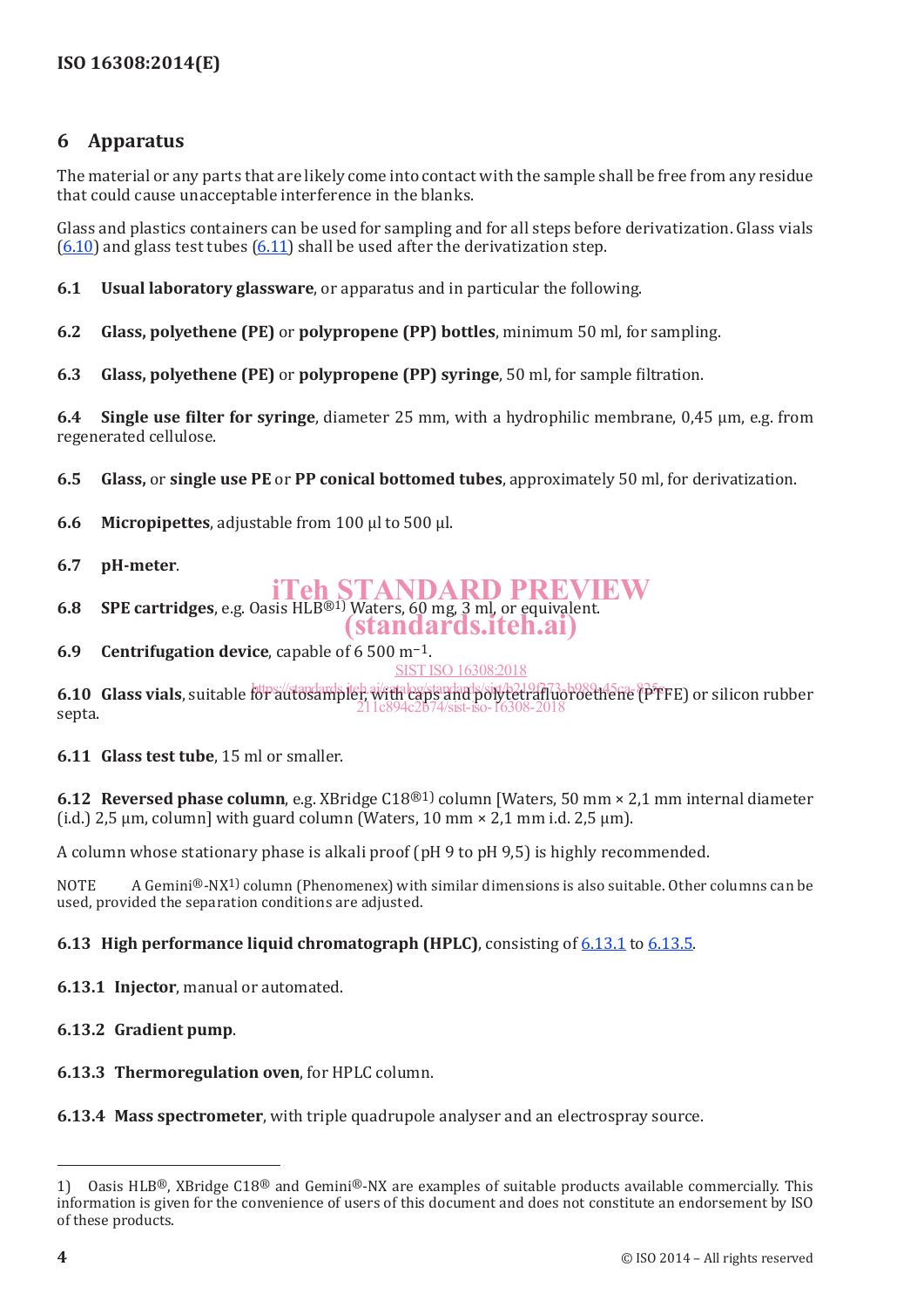#### **6.13.5 Data acquisition and processing system**.

#### **7 Sampling**

If the sampling bottles are not for single use, rinse the sample bottles  $(6.2)$  with deionized water  $(5.1)$ , then clean with a laboratory detergent  $(5.4)$ . Rinse with water  $(5.1)$ , then with ultra-pure water  $(5.2)$ , and finally with 95 % ethanol (5.8).

Perform the sampling in accordance with ISO 5667-3 in these bottles (6.2) (approximately 50 ml).

For samples suspected of containing free chlorine, add about 2 mg of sodium thiosulfate (5.5) or any other chlorine reducing agent per 100 ml of sample.

Store the samples according to ISO 5667-3 at  $3^{\circ}$ C  $\pm$  2  $^{\circ}$ C and pre-treat within 24 h.

#### **8 Procedure**

#### **8.1 Pre-treatment (Suspended particular matter)**

Place filter (6.4) on syringe (6.3). Rinse with 5 ml of ultra-pure water (5.2).

Filter the sample (approximately 50 ml), discard the first 5 ml. Collect the filtrate in a conical bottomed tube (6.5).

Store the filtered samples at 4 °C ± 3 °C for one week maximum before the derivatization step.

## (standards.iteh.ai)

### **8.2 Chelate break and derivatization**

SIST ISO 16308:2018

**8.2.1 General** https://standards.iteh.ai/catalog/standards/sist/b219f373-b989-45ca-825c-

Adapt the derivatization step to the kind analytical step which follows derivatization: 211c894c2b74/sist-iso-16308-2018

- using a mass spectrometer with sufficient detection capability, no pre-concentration is needed and the derivatized sample is injected directly after derivatization according to 8.2.2;
- otherwise, a pre-concentration step can be useful to reach the intended limit of quantification (LOQ) performance, and derivatization shall be performed according to 8.2.3.

#### **8.2.2 Chelate break and derivatization for direct injection**

Place, e.g. 5 ml of the sample (different sample amounts requires the use of the equivalent amounts of the following reagents) in a 25 ml Erlenmeyer flask with glass stopper, add the magnetic stir bar.

Add 50  $\mu$ l of a 20  $\mu$ g/l multi-substances aqueous solution (5.19) of 1,2<sup>-13</sup>C<sub>2</sub>,15N-labelled glyphosate (5.18.3) and 13C,15N-labelled AMPA (5.18.4) in ultra-pure water (5.2) as derivatization surrogate.

Add 100 µl EDTA-Na<sub>2</sub> (5.16) [0,1 mol/l solution in ultra-pure water (5.2)], shake, and allow to stand for 10 min in the closed flask.

Add, e.g. 2 ml of the borate-Na buffer (5.22) 0,05 mol/l and stir for 30 min at 400 min−1 to adjust to pH 9,0 to pH 9,5.

Add 400 µl of FMOC-Cl solution (5.17 for direct injection); stir for 4 h with 400 min−1 and wait for approx. 12 h (overnight).

Neutralize the solution with 30 % hydrochloric acid (5.14).

Filter and use for analysis  $(8.4)$ .